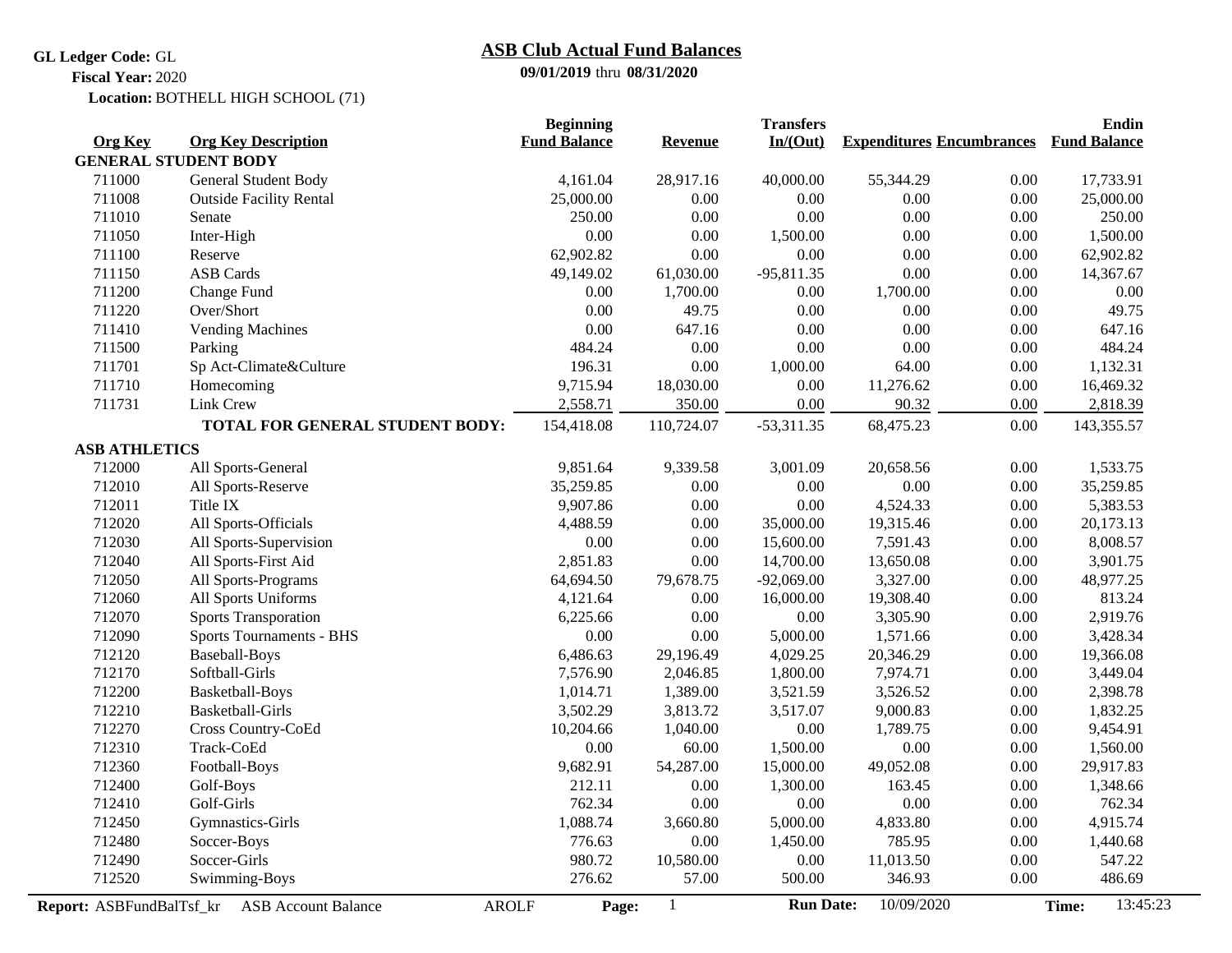### **GL Ledger Code:** GL

# **ASB Club Actual Fund Balances**

**09/01/2019** thru **08/31/2020**

BOTHELL HIGH SCHOOL (71) **Location: Fiscal Year:** 2020

|                    |                                              | <b>Beginning</b>      |            | <b>Transfers</b> |                                  |           | Endin               |
|--------------------|----------------------------------------------|-----------------------|------------|------------------|----------------------------------|-----------|---------------------|
| <b>Org Key</b>     | <b>Org Key Description</b>                   | <b>Fund Balance</b>   | Revenue    | In/(Out)         | <b>Expenditures Encumbrances</b> |           | <b>Fund Balance</b> |
| 712530             | Swimming-Girls                               | 323.61                | 920.00     | 0.00             | 1,040.35                         | 0.00      | 203.26              |
| 712560             | Tennis-Boys                                  | 189.67                | 1,980.00   | 200.00           | 1,782.58                         | 0.00      | 587.09              |
| 712570             | Tennis-Girls                                 | 419.93                | 389.39     | 1,200.00         | 1,994.63                         | 0.00      | 14.69               |
| 712620             | Volleyball                                   | 9,115.00              | 9,045.54   | 0.00             | 17,083.43                        | 0.00      | 1,077.11            |
| 712640             | Wrestling-CoEd                               | 274.80                | 2.00       | 1,500.00         | 1,364.62                         | 0.00      | 412.18              |
| 712660             | <b>Badminton - Girls</b>                     | 683.37                | 0.00       | 0.00             | 556.39                           | 0.00      | 126.98              |
|                    | <b>TOTAL FOR ASB ATHLETICS:</b>              | 190,973.21            | 207,486.12 | 37,750.00        | 225,908.63                       | 0.00      | 210,300.70          |
| <b>ASB CLASSES</b> |                                              |                       |            |                  |                                  |           |                     |
| 713019             | BHS - Class of 2019                          | 125.51                | 0.00       | 0.00             | 0.00                             | 0.00      | 125.51              |
| 713020             | BHS - Class of 2020                          | 0.00                  | 419.00     | $-226.11$        | $-2,000.00$                      | 0.00      | 2,192.89            |
| 713021             | BHS - Class of 2021                          | 0.00                  | 900.00     | 3,000.00         | 3,000.00                         | 0.00      | 900.00              |
| 713022             | BHS - Class of 2022                          | 0.00                  | 0.00       | 0.00             | 0.00                             | 0.00      | 0.00                |
| 713120             | 12th Grade Class                             | 0.00                  | 0.00       | 0.00             | 0.00                             | 0.00      | 0.00                |
|                    | <b>TOTAL FOR ASB CLASSES:</b>                | 125.51                | 1,319.00   | 2,773.89         | 1,000.00                         | 0.00      | 3,218.40            |
| <b>ASB CLUBS</b>   |                                              |                       |            |                  |                                  |           |                     |
| 714410             | Band                                         | 270.83                | 2,375.00   | 4,000.00         | 6,160.20                         | 0.00      | 485.63              |
| 714420             | Orchestra                                    | 0.00                  | 1,385.00   | 1,000.00         | 2,194.00                         | 0.00      | 191.00              |
| 714430             | Choir                                        | 349.38                | 7,987.86   | 2,700.00         | 9,006.45                         | 0.00      | 2,030.79            |
| 714510             | Yearbook                                     | 38,168.28             | 42,170.00  | $0.00\,$         | 25,038.57                        | 24,164.00 | 31,135.71           |
| 714520             | Newspaper                                    | 598.84                | 46.00      | 0.00             | 0.00                             | 0.00      | 644.84              |
| 714600             | Drama                                        | 7,457.29              | 12,041.00  | 0.00             | 11,534.62                        | 0.00      | 7,963.67            |
| 714620             | Debate                                       | 20.00                 | 0.00       | 0.00             | 0.00                             | 0.00      | 20.00               |
| 714710             | Art                                          | 0.00                  | 0.00       | 500.00           | 0.00                             | 0.00      | 500.00              |
| 714723             | Spanish Club                                 | 322.37                | 0.00       | 0.00             | 0.00                             | 0.00      | 322.37              |
| 714724             | German Club                                  | 0.00                  | 200.00     | 0.00             | 200.00                           | 0.00      | $0.00\,$            |
| 714726             | Japanese Club                                | 95.35                 | 1,424.00   | 615.00           | 1,006.29                         | 0.00      | 1,128.06            |
| 714728             | American Sign Language Club                  | 818.04                | 0.00       | 0.00             | 0.00                             | 0.00      | 818.04              |
| 714730             | Math Club                                    | 500.00                | 0.00       | 0.00             | 0.00                             | 0.00      | 500.00              |
| 714745             | <b>Bowling Club</b>                          | 1.36                  | 41.50      | 0.00             | 0.00                             | 0.00      | 42.86               |
| 714748             | Lacrosse                                     | 184.84                | 0.00       | 0.00             | 0.00                             | 0.00      | 184.84              |
| 714749             | Crew                                         | 22.52                 | 0.00       | 0.00             | 0.00                             | 0.00      | 22.52               |
| 714762             | Science Olympiad                             | 0.00                  | 19,065.00  | 3,000.00         | 20,848.41                        | 0.00      | 1,216.59            |
| 714774             | <b>History Club</b>                          | 179.38                | 0.00       | 0.00             | 0.00                             | 0.00      | 179.38              |
| 714777             | Mock Trial Club - BHS                        | 212.22                | 0.00       | 0.00             | 0.00                             | 0.00      | 212.22              |
| 714791             | <b>FBLA</b>                                  | 0.00                  | 6,047.54   | $-327.54$        | 5,650.00                         | 0.00      | 70.00               |
| 714792             | <b>Model United Nations</b>                  | 321.00                | 0.00       | 0.00             | 0.00                             | 0.00      | 321.00              |
| 714796             | Fashion Club                                 | 187.00                | 0.00       | 0.00             | 0.00                             | 0.00      | 187.00              |
| 714821             | Cheerleaders                                 | 2,386.07              | 44,444.43  | 0.00             | 23,538.35                        | 0.00      | 23,292.15           |
| 714841             | <b>Honor Society</b>                         | 3,756.54              | 2,765.00   | 0.00             | 1,678.59                         | 0.00      | 4,842.95            |
|                    | Report: ASBFundBalTsf_kr ASB Account Balance | <b>AROLF</b><br>Page: | $\sqrt{2}$ | <b>Run Date:</b> | 10/09/2020                       |           | 13:45:23<br>Time:   |